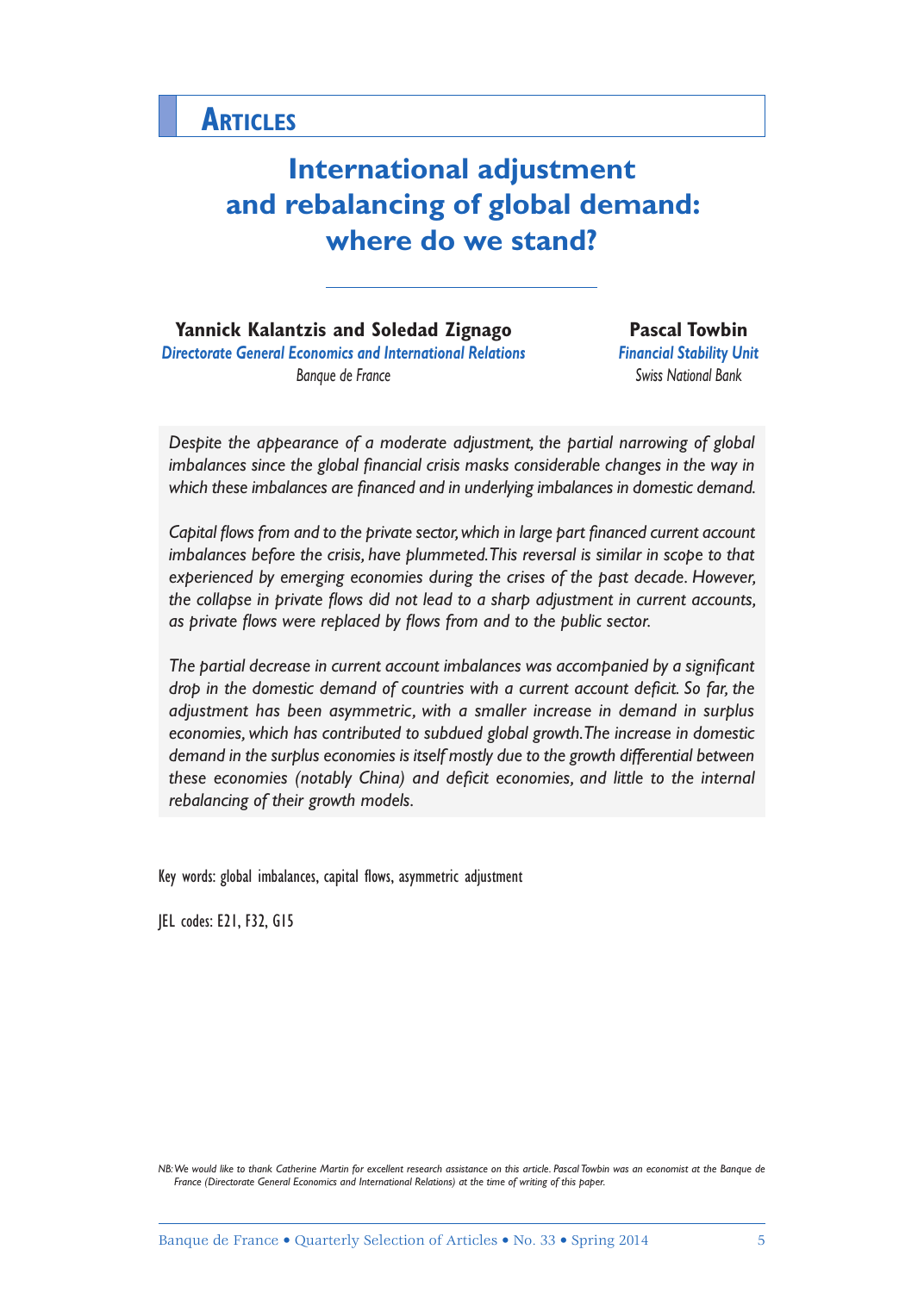**Current account imbalances have been a prominent feature of the international monetary system as well as a recurring theme in economic policy debate since the 2000s. Despite fears of a sharp correction, the imbalances dec** the international monetary system as well as a recurring theme in economic policy debate since the 2000s. Despite fears of a financial crisis that started in 2007, without leading to strong turmoil on the foreign exchange markets. A case in point: the narrowing of the US current account deficit was accompanied by a rise in the dollar, instead of the sharp depreciation anticipated by many analysts. Since then, global imbalances have remained large. This relative stability nonetheless masks major changes in how imbalances are financed and the geographical distribution of global demand. This paper details these changes.

Firstly, while current account imbalances have narrowed only moderately since the crisis, the private flows that largely financed these pre-crisis imbalances have plummeted. Within the G20 taken as a whole, the sum of current account deficits dropped by 1.5 percent of GDP between 2006 and 2009. Over this period, flows towards the private sector in G20 deficit countries shrank by 4.2 percent of GDP. Flows towards public sectors took over the financing of current account deficits with a 2.7 percent increase in GDP. A similar but stronger development may be observed in changes in the financing of imbalances among euro area countries. These results are consistent with the research on global liquidity, which carefully distinguishes between private and public liquidity, noting that in times of crisis, the latter replaces the former (Committee on the Global Financial System – CGFS, 2011). "Sudden stops" in private flows also contradict the "Lawson doctrine" articulated by the UK's former Chancellor of the Exchequer, which states that current account deficits that reflect private savings and investment decisions are generally sustainable.

Secondly, the narrowing of current account imbalances was accompanied by a reduction in underlying imbalances in domestic demand. Domestic demand in deficit economies, which had surged with the widening of global imbalances, shrank significantly. So far, this adjustment has been asymmetric, as demand from surplus countries has only partially filled the gap. This has dampened global demand and is a factor in the current context of sluggish growth. Between 2006 and 2012, the domestic demand of G20 countries running a current account deficit decreased by 11 percentage points in share of G20 potential output, $1$  while that of countries with a current account surplus increased by only 7 percentage points. The difference – 4 percent of potential output – reflects weak demand across G20 economies and corresponds largely to a deterioration in the G20 output gap. The increase in the share of the demand of surplus economies is itself partly an automatic result of these economies' greater share in G20 GDP — mainly as a result of China's strong growth.

*<sup>1</sup> Using potential GDP estimated in the IMF's* World Economic Outlook.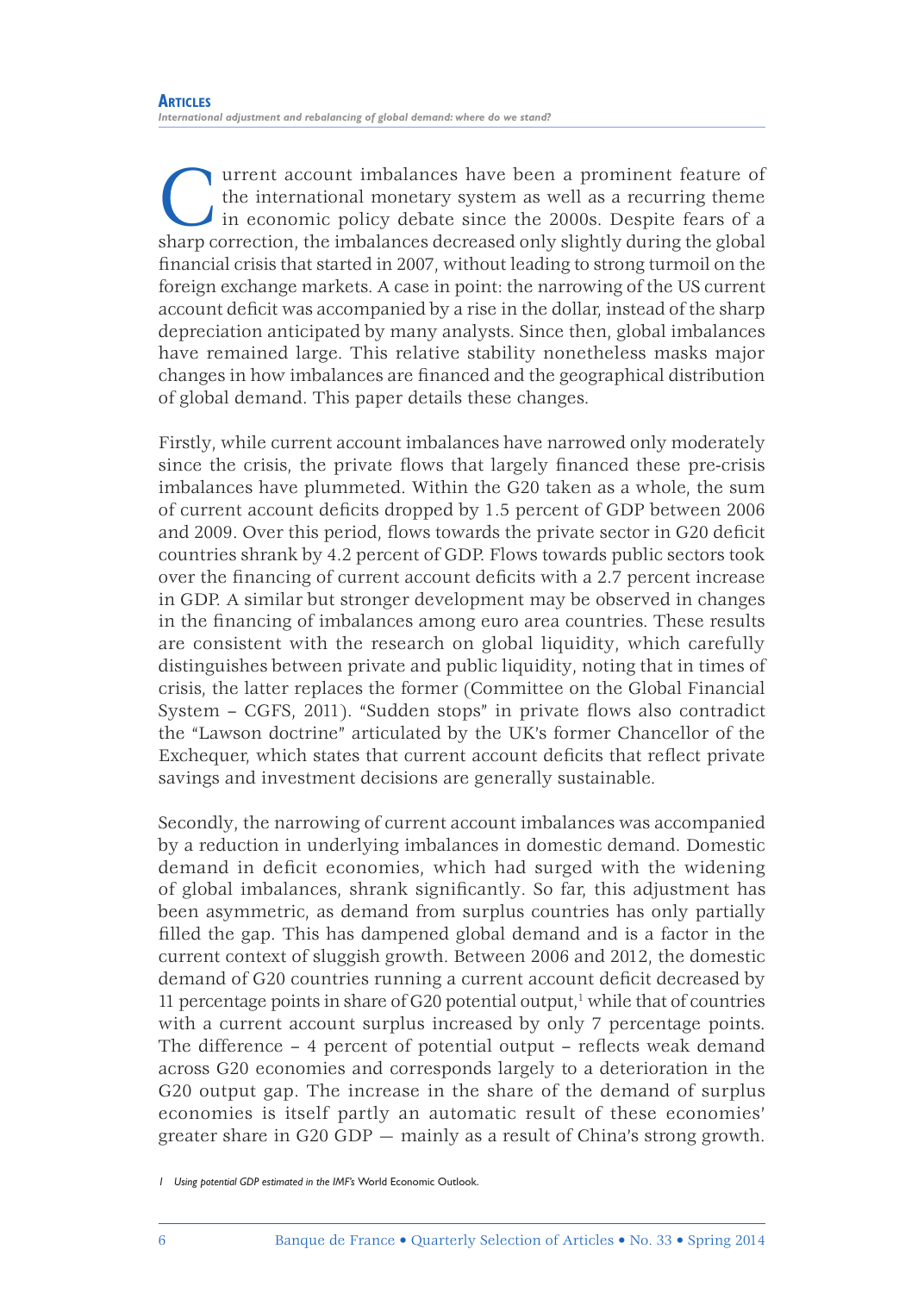If this composition effect is disregarded, the increase in surplus economies' domestic demand represents less than one G20 GDP point.

Global imbalances have been widely studied in the literature; we do not detail all the discussions here. Chinn, Eichengreen and Ito (2011), Bussière *et al. (*2010), Obstfeld and Rogoff (2009), Obstfeld (2012) have all presented reviews of the literature. Recently, there has been substantial research on the distinction between public and private flows. A first group of research shows that the distinction between public and private flows is essential to understanding the widening of global imbalances and the associated apparent paradoxes. Pre-crisis, capital flowed from economies with high growth but scarce capital towards economies with low growth and abundant capital, contrary to the prediction of conventional theory (Lucas *Paradox*, 1992, Gourinchas and Jeanne's *Allocation puzzle*, 2013). Alfaro *et al.* (2011) showed that this movement was driven by public capital flows and that private capital, on the other hand, flowed towards developing economies with high productivity growth. A second group of research shows that the distinction is also important when analysing the adjustment of capital flows since the onset of the crisis (Bluedorn *et al.*, 2013), with most of this research being focused on the euro area (Auer, 2013; Merler and Pisani-Ferry, 2012). This paper takes a more general look at trends in the G20 economies. Asymmetric adjustment is a persistent topic in international economics, and was one of the issues at stake in the Bretton-Woods negotiations when the international monetary system was rebuilt after World War II (Bordo, 1993). The onset of the global financial crisis has seen the issue once again attract attention as part of the debate on the reform of the international monetary system (Joshi and Skidelsky, 2010).

# **1| International adjustment: plummeting private flows**

### **1|1 A marked widening in current account imbalances before the crisis**

The marked widening in current account imbalances was a key feature of the global economy pre-crisis. The United States accounted for between two-thirds and three-quarters of the total deficit of G20 countries. China, Japan and Germany accounted for between half and three-quarters of the total surplus. Oil-exporting countries also accounted for a substantial share of this surplus. These imbalances decreased during the 2009 recession, as did global output and trade, and have since stabilised. The absolute sum of current account imbalances in the G20 countries peaked in 2006 and 2007 at 5 percent of G20 GDP, and has remained near 3 percent of G20 GDP since 2009.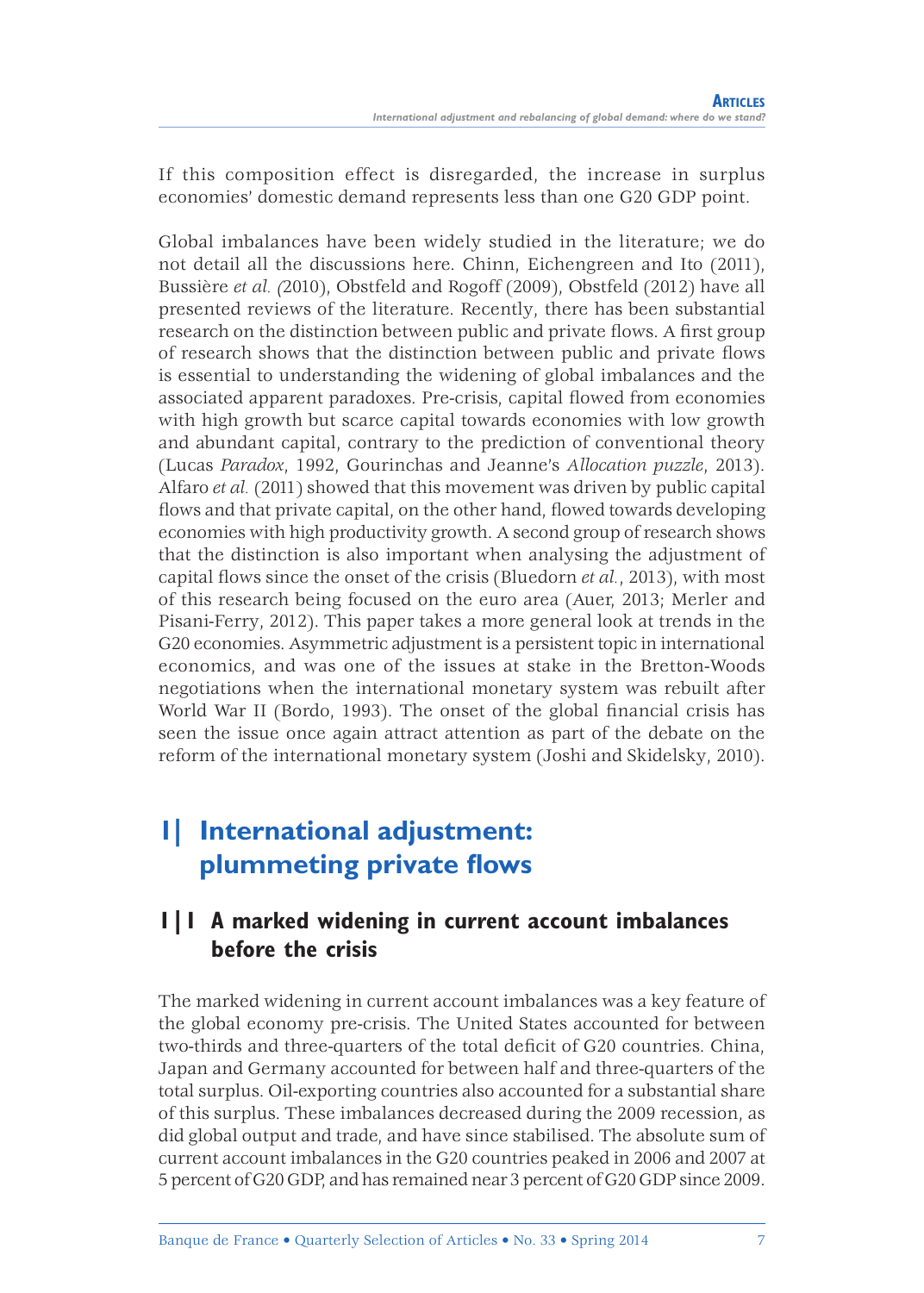## **1|2 Fears of a sharp adjustment…**

**The unprecedented size of current account imbalances prior to crisis led analysts to fear a sharp adjustment** (see for example Roubini and Setser, 2004, 2005). In this scenario, capital flows from surplus economies would have abruptly stopped financing countries in deficit. This sudden drying up of capital would precipitate significant exchange rate swings (Obstfeld and Rogoff, 2007; Blanchard, Giavazzi and Sa, 2005)<sup>2</sup> and a risk of market instability. The risk however depended on the type of financing considered. The flows, which partly financed the increase in private sector leverage in deficit economies, were particularly risky when they fuelled growth in asset prices and increased the financial fragility of the countries to which they flowed. The emerging market crises at the end of the 1990s showed how such episodes could result in the precipitous drying up of inflows, a large depreciation in the exchange rate, an asset price bust, banking crises and deep recession.3 A significant share of the surpluses however came from the accumulation of foreign currency reserves by the major emerging economy central banks, especially in Asia, which was perhaps driven by a different logic. For Dooley, Folkerts-Landau and Garber (2004) for example, the accumulation of reserves was a consequence of an export-driven development strategy and could continue for a long time. Bacchetta, Benhima and Kalantzis (2013) discuss for example when reserve accumulation is optimal.



*2 Empirically, external imbalances have high predictive power (see e.g. Della Corte, Sarno and Sestieri, 2012).*

*3 See for example research on currency crises by Kaminksy and Reinhart (1999), Bussière and Mulder (1999), Berg and Pattillo (1999), etc.*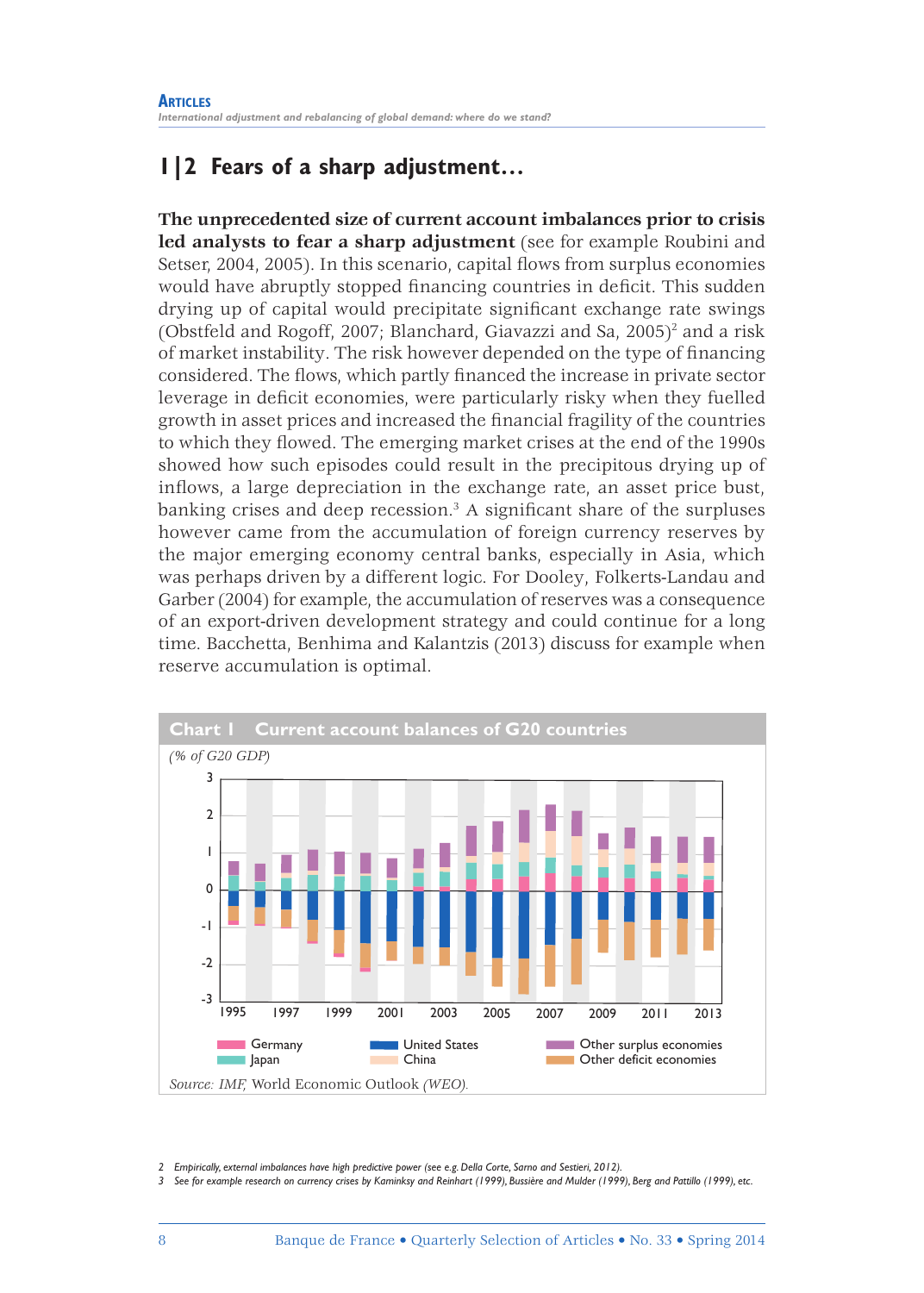## **1|3 … which did not occur, due to the financing circuit**

At first glance, the sharp adjustment that some analysts feared does not appear to have occurred. The US dollar did not depreciate massively, but instead rose at the peak of the crisis. However, looking at the composition of capital flows leads to a different picture: while the reversal in capital flows did indeed occur, it affected only flows from or to the private sector, but not aggregate flows.

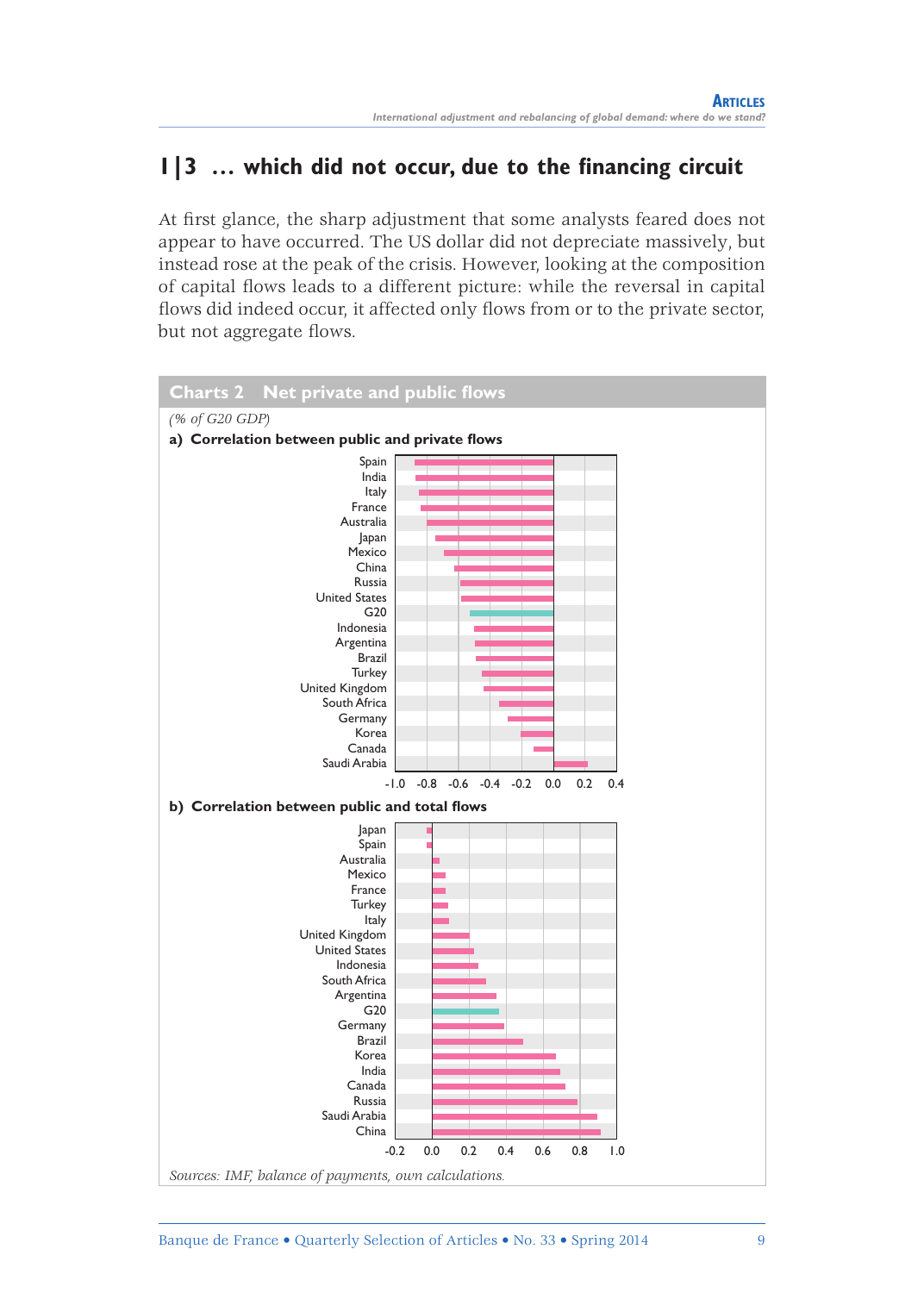**In this section, we break down the financial account, counterpart of the current account, into net "public" and "private" capital flows.4** To do so, we use IMF balance of payments data. "Public" flows are defined as all cross-border financial transactions that involve assets and liabilities of the monetary authorities and government of the economy under consideration. For example, on the liabilities side, the purchase of government debt securities by non-residents is classified as a public flow, irrespective of whether the non-residents are from the private or public sectors. On the assets side, the accumulation of reserves by the central bank, or the granting by the government of an assistance loan to another country are also defined as public flows. Net private flows are defined as the difference between the financial account and net public flows.<sup>5</sup>

Public and private flows behave differently. They are usually negatively correlated, with an average correlation of negative 0.5 for the G20 as a whole (see Chart 2a).<sup>6</sup> In most emerging economies, net public flows are strongly positively correlated with total flows, while the correlation is weak for most advanced economies (see Chart 2b).

**Since the onset of the global financial crisis, there has been a reversal in net private capital flows, partly offset by opposing net public capital flows.**

### 1|3|1 The reversal of private capital flows...

Chart 3 depicts trends in total and private net capital flows for the G20 countries, distinguishing between countries running a current account surplus and those running a deficit. To facilitate the comparison with Chart 1, which shows current account balances, net capital outflows, which correspond to current account surpluses, are depicted by a positive balance on Chart 3 (see Box).

Pre-crisis flows towards private-sector instruments financed a significant share of current account deficits. In 2006, net private flows to deficit economies accounted for 2.4 percent of G20 GDP, compared with 0.3 percent for net public flows. In 2009, at the height of the reversal, deficit economies experienced net outflows of private capital (1.8 percent of GDP), offset by net inflows towards public instruments (3.1 percent of GDP). In surplus economies, net public flows always played a more important role due to the accumulation of foreign currency reserves in emerging Asia and in oil-exporting countries. Public flows nonetheless increased even further during the crisis. In 2010 for example, surplus economies' private net capital flows were zero and the net financial account consisted entirely of public flows.

*<sup>4</sup> There may be differences between the financial account and current account balances. Firstly, there is also a capital account, which we do not discuss here. Secondly, the data come from different sources, which are not necessarily mutually compatible. The balance of payments statistics include an "errors and omissions" item, which absorbs the difference between measured current and financial account transactions.*

*<sup>5</sup> In this definition, a transaction between two private sector agents may be classified as a "public" flow if it involves a government security. This is the case for example of the sale of a US Treasury bill by a private American bank to a non-resident.* 

*<sup>6</sup> We include Spain in the G20.*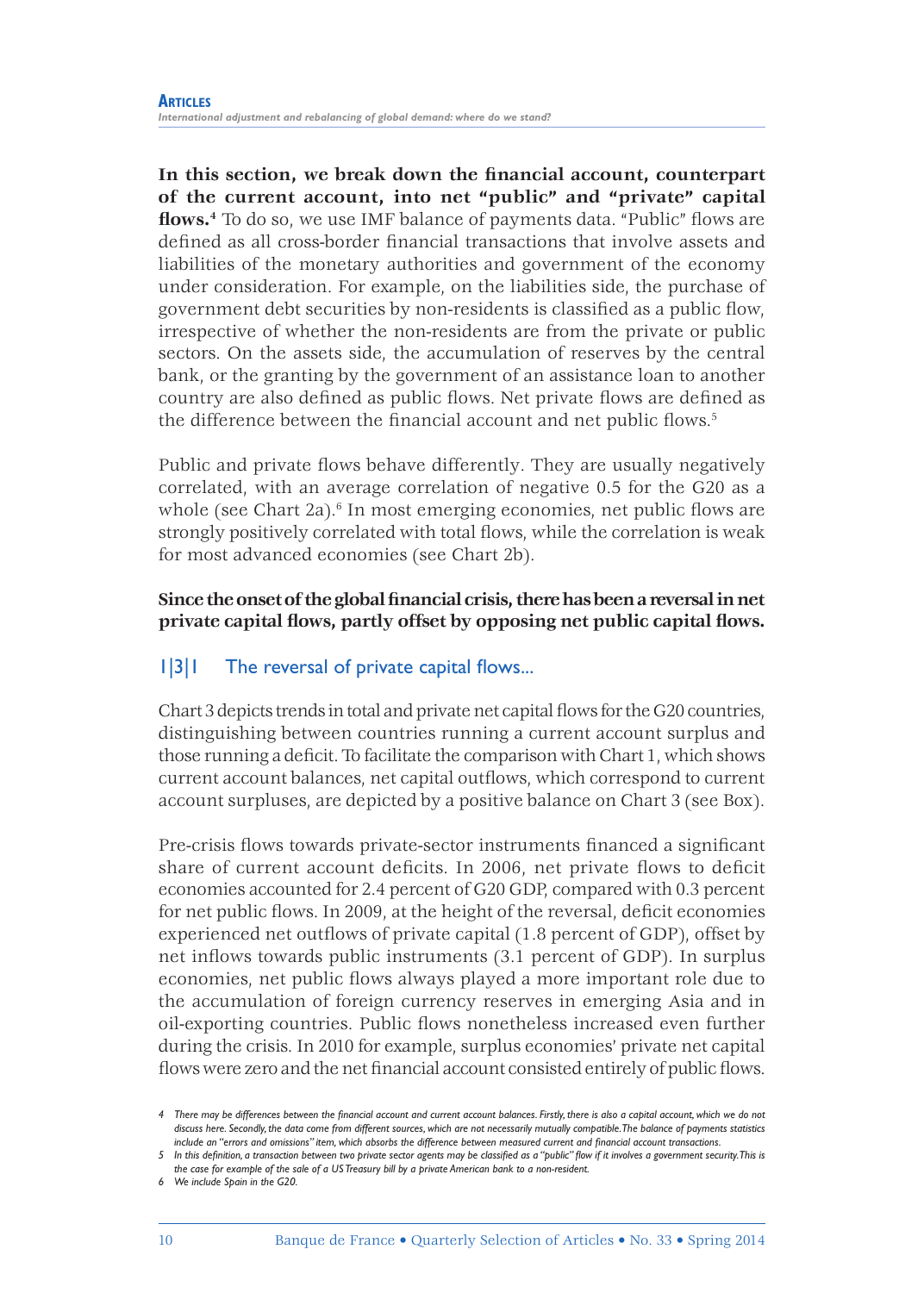

### 1|3|2 ... was partially offset by public capital flows

**The findings above suggest that the adjustment of current account deficits could have been much sharper without public sector outflows and inflows.** Strictly speaking, this is not necessarily the case: it is indeed possible for increased financing to the public sector to crowd out flows to the private sector. However, a few examples of individual countries, two with a current account deficit and two with a surplus, suggest that the resilience of public flows made it possible to avoid a sudden reversal of the current account balance (see Charts 4).

In the United States, inflows to public instruments and outflows from private instruments were probably a result of increased risk aversion and the "flight to safety". In 2009 and 2010, non‑residents exchanged their risky private assets for safe government assets. Public inflows over this period consisted mainly in purchases of US government debt securities, considered by the market to be the premier non-risk asset. Conversely, private financial instruments posted heavy outflows. The reversal of private financing flows between 2006 and 2009 amounted to 11 percent of GDP.

In Spain, net public flows, which accounted for most of the inflows in the first phase of the crisis in 2009 and 2010, were due mostly to the Government's ability to continue to borrow on the international markets, even as credit to the private sector plunged. In the second phase, in 2011 and 2012, i.e. during the euro area crisis, the government also stopped borrowing on the international markets and the financial account quickly returned to a balanced position. This balance nonetheless masked massive private capital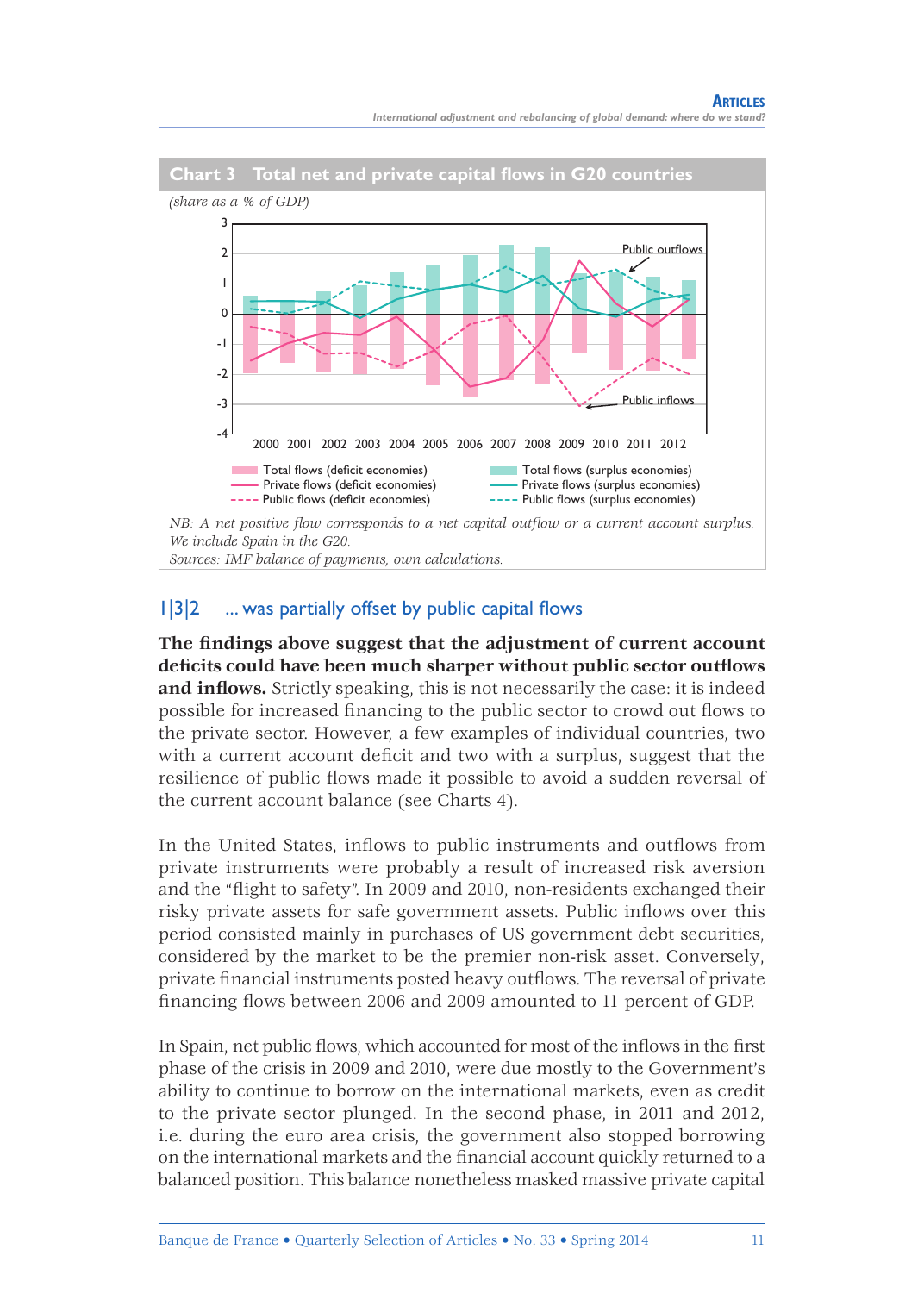*International adjustment and rebalancing of global demand: where do we stand?*



outflows amounting to 21 percent of GDP in 2012. This was due to a reduction in Spanish banks' cross-border liabilities, financed by liquidity injected by the Eurosystem via Target2.7 Overall, the reversal of private flows between 2006 and 2012 peaked at a substantial 32 percent of GDP.

The German private sector has sharply cut back its cross-border lending post-crisis. Waning private flows have been offset by increased public capital flows to the rest of the world, which has enabled the financial account to remain stable. The public flows are made up mainly of Bundesbank claims on the Eurosystem via Target2, and to a lesser extent, an increase in government external assets as a result of loans within the framework of European Union aid programmes.

Unlike in the three previous examples, the structure of capital flows did not change in China, with outflows of public capital (accumulation of foreign currency reserves by the Central bank) and inflows of private capital (direct investment). Both of these flows decreased from 2007 until they achieved a position close to balance in 2012.

*<sup>7</sup> Target2 settles payment transactions between euro area central banks. Since the financial crisis, these transactions have partly replaced the interbank market: several periphery commercial banks in fact no longer have access to private financing and turn to their national central bank for financing. Symmetrically, core banks' excess liquidity is deposited with their national central banks, which hold Target2 claims. See for example, Higgins and Klitgaard (2011) or Bonhorst and Mody (2012).*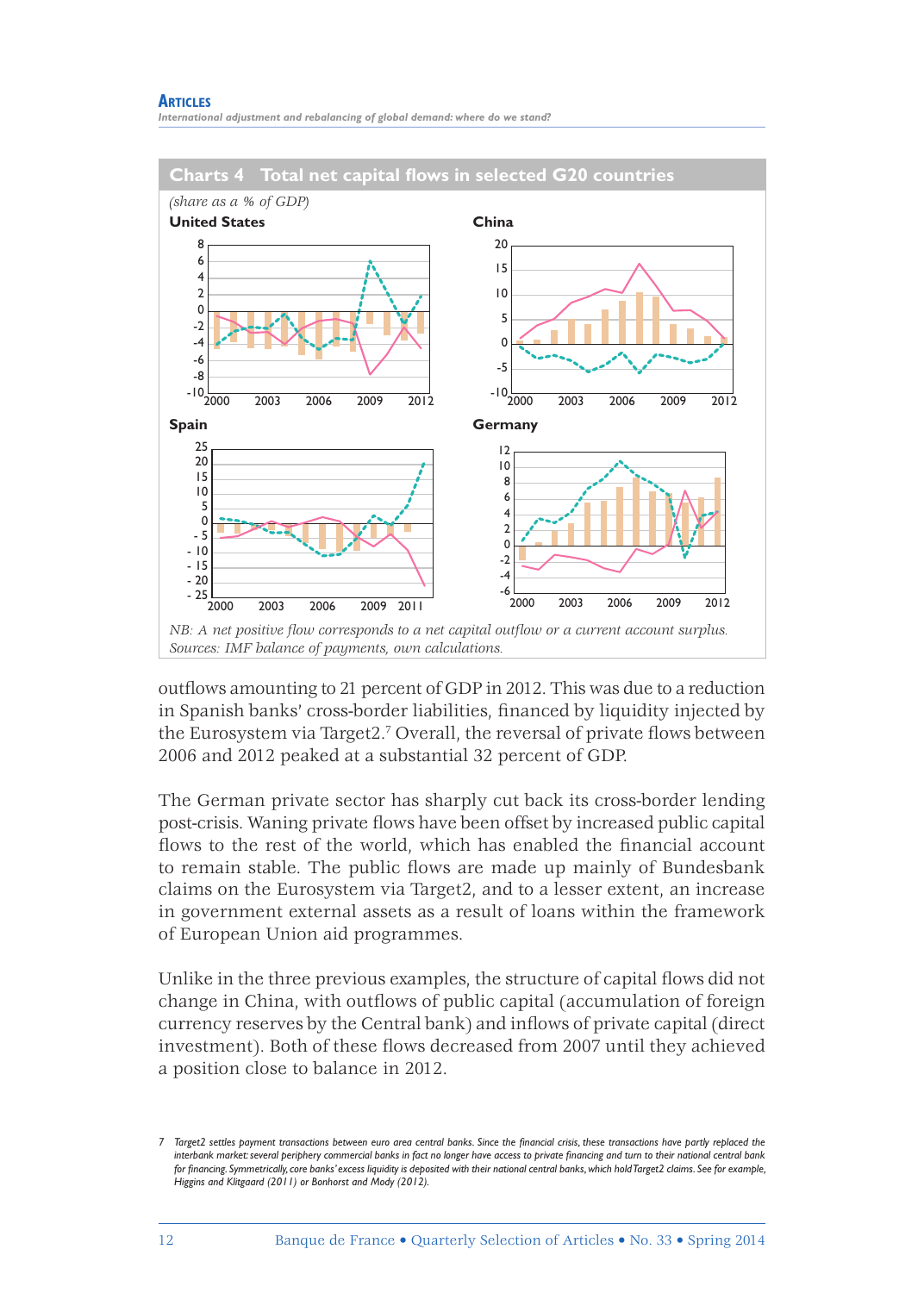### 1|3|3 The buffer role of public flows

**The resilience of public flows was instrumental in protecting the global economy from the consequences of a sudden and rapid adjustment of global imbalances.** Capital outflows from public sectors of surplus economies (e.g. the accumulation of reserves in emerging markets) and capital inflows towards government securities of deficit economies (e.g. US Treasury bills) cushioned the shock provoked by the collapse of private flows. In the euro area, the provision of liquidity by the Eurosystem and the functioning of the payments system via Target2 offset dwindling cross-border inter-bank flows. Without the resilience of public capital flows, the adjustment would have been akin to the one that occurred during the emerging economy crises. Chart 5 compares the reversal in capital flows during the current crisis to the turnaround that occurred during the emerging market crises of the previous decade. While the overall adjustment of the financial account in the United States and Spain was less than that of the emerging economy crises, the adjustment of private flows was on the same scale.

For the United States, the continued accumulation of reserves in emerging Asia produced rather mixed "stabilising" effects. While the resilience of these flows towards public financial instruments helped to prevent the disorderly depreciation of the dollar, it also slowed down the real structural depreciation of the dollar, which should have accompanied the return to balance of the US economy and could have enabled external demand to take over from domestic demand. In the United States, which is an economy with a floating exchange rate that holds debts in its own currency,



*Sources: IMF balance of payments, own calculations.*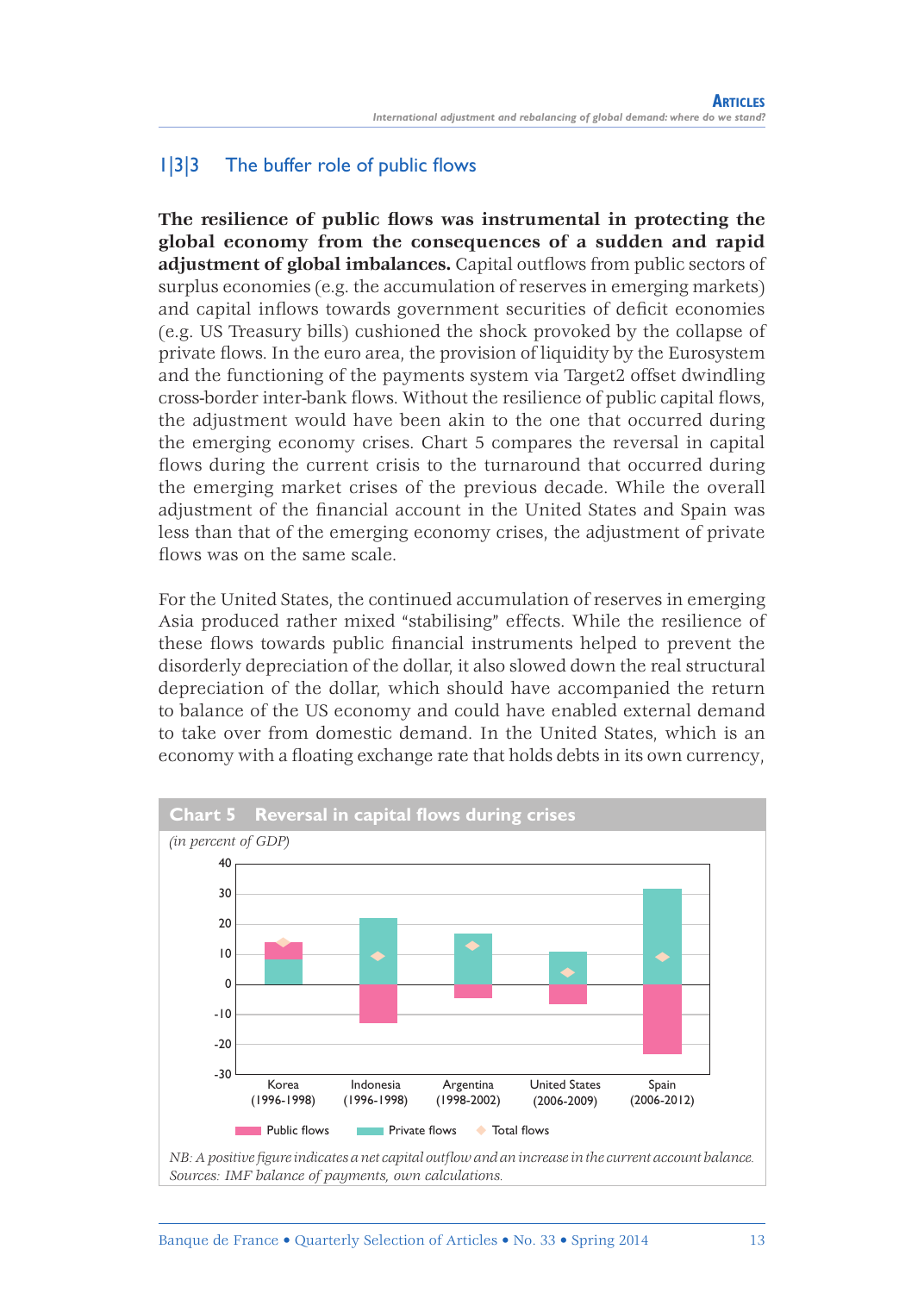nominal depreciation does not have the temporary negative impact that it is likely to have in emerging economies, where the depreciation of the national currency automatically increases the share of foreign-currency denominated debt.

Irrespective of the short-term trends, medium-term adjustment of global imbalances should come from the underlying rebalancing between the income and the spending decisions of economic agents, notably in the private sector (see Box). The section that follows takes a closer look at the demand rebalancing process.

#### *Box*

#### *Current account, capital flows and demand imbalances*

*The current account is the sum of the balance of trade, which includes all cross-border transactions in goods and services, and the income balance, i.e. net income from the rest of the world (for example, returns on foreign direct investment, interest paid on bonds held abroad, etc.). An economy that has a trade surplus and a positive net income has a current account surplus.*

*As current transactions must be financed, the current account has its counterpart in the financial account, which is the balance of cross-border financial transactions. By definition, the sum of the two balances is zero:*

$$
current account + financial account = 0
$$
 (1)

*An economy with a current account deficit will necessarily have a financial account surplus: net positive capital inflows finance the current account deficit. Conversely, an economy with a current account surplus is accumulating assets abroad: it will have net capital outflows and a financial account deficit (see Charts 3 and 4).* 

$$
current account = - financial account = net capital outflows \qquad (2)
$$

*The current account may also be seen as the aggregate spending decisions of all economic agents in the country. It is equal to the difference between income and domestic demand:*

$$
current account = national income - domestic demand
$$
 (3)

*Domestic demand is therefore weak in surplus economies and strong in deficit economies. At the global level, income is equal to both the gross domestic product and the sum of domestic demand:*

$$
global GDP = domestic demand of deficit economics+ domestic demand of surplus economics
$$
(4)

*…/…*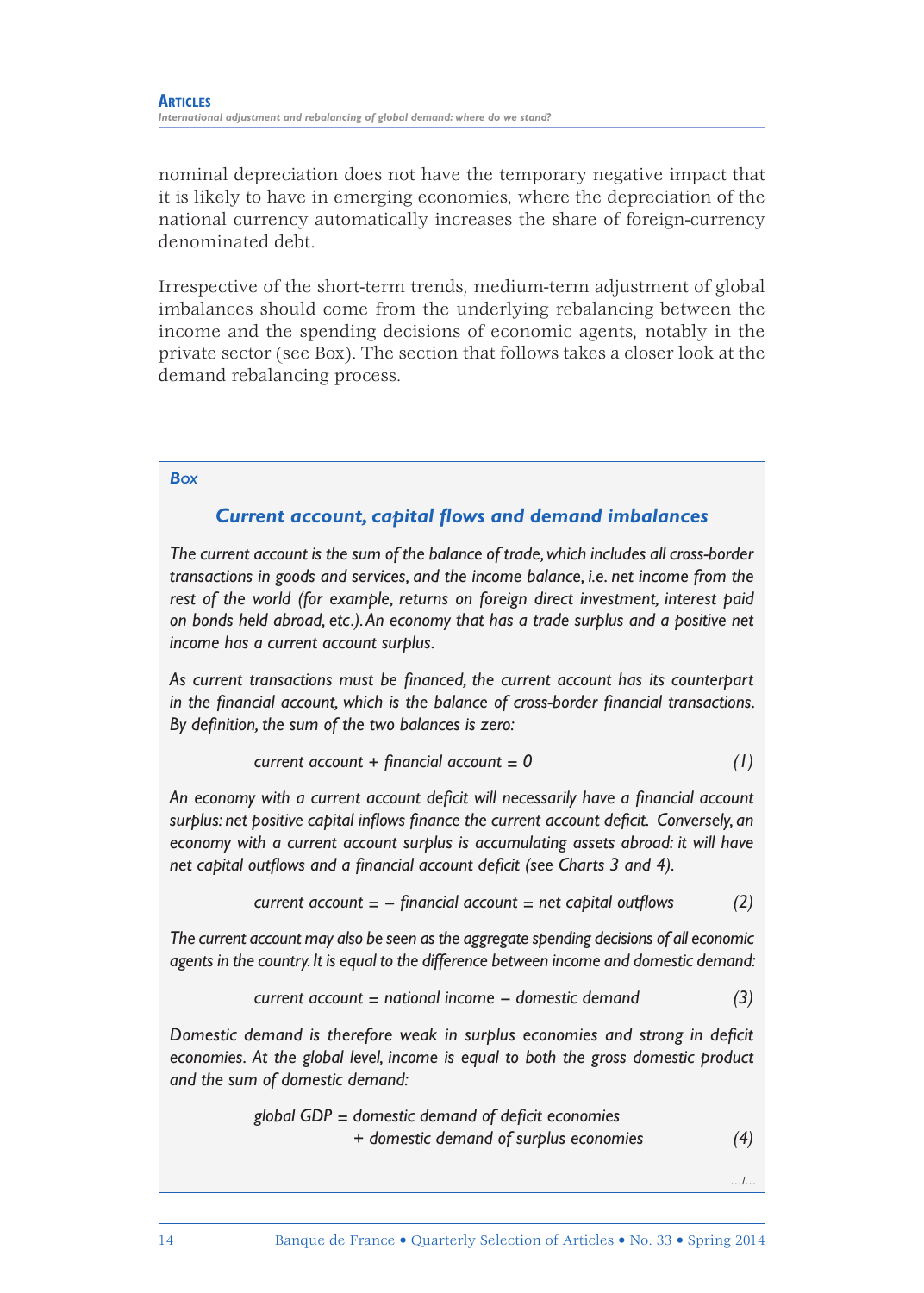*Lastly, we define potential GDP, which corresponds to the production possibility of the economy, i.e. The amount that the economy can produce when all resources are fully employed. The output gap measures the relative difference between actual GDP and potential GDP. We therefore have:*

> *domestic demand of deficit economies/global potential GDP + domestic demand of surplus economies/global potential GDP = 1 + output gap (5)*

*Assuming constant national incomes, a reduction in current account imbalances implies a drop in the domestic demand of deficit economies and a surge in the demand of surplus economies [equation (3)]. Equation (5) illustrates the risk of an "asymmetric" adjustment: if the increase in domestic demand in surplus economies is lower than the decline in the domestic demand of deficit economies, the global output gap will widen (see Charts 6 below, which depicts this situation for the G20).*

# **2| Rebalancing global demand: asymmetry constrains economic growth**

### **2|1 The risk of an asymmetric adjustment…**

**One of the risks associated with global imbalances is that of "asymmetric adjustment".** While domestic demand decreases in deficit economies due to reduced leverage and the borrowing constraints imposed on debtors, no pressure is put on surplus economies to force them to increase their demand. If the decrease in demand in deficit economies is not offset by an equivalent increase in demand in surplus economies, the global economy experiences a demand deficit that leads to a recession and a global negative output gap (see Box). This asymmetric adjustment risk has been widely discussed in international forums. Addressing this risk is for instance one of the objectives of the "Framework for strong, sustainable and balanced growth" adopted by the G20 countries at the Pittsburgh summit in 2009. Deficit economies pledged to "support private savings and undertake fiscal consolidation" and surplus economies to "strengthen domestic sources of growth".

To show the state of progress of rebalancing and its symmetrical or asymmetric nature, Charts 6 depict the change in the three main components of domestic demand – private consumption, public consumption and total investment – since 2006. The components are represented in terms of potential GDP of G20 countries (including Spain), for deficit and surplus countries.<sup>8</sup>

*<sup>8</sup> It is not possible to distinguish between public and private investment for all G20 countries due to the absence of data.*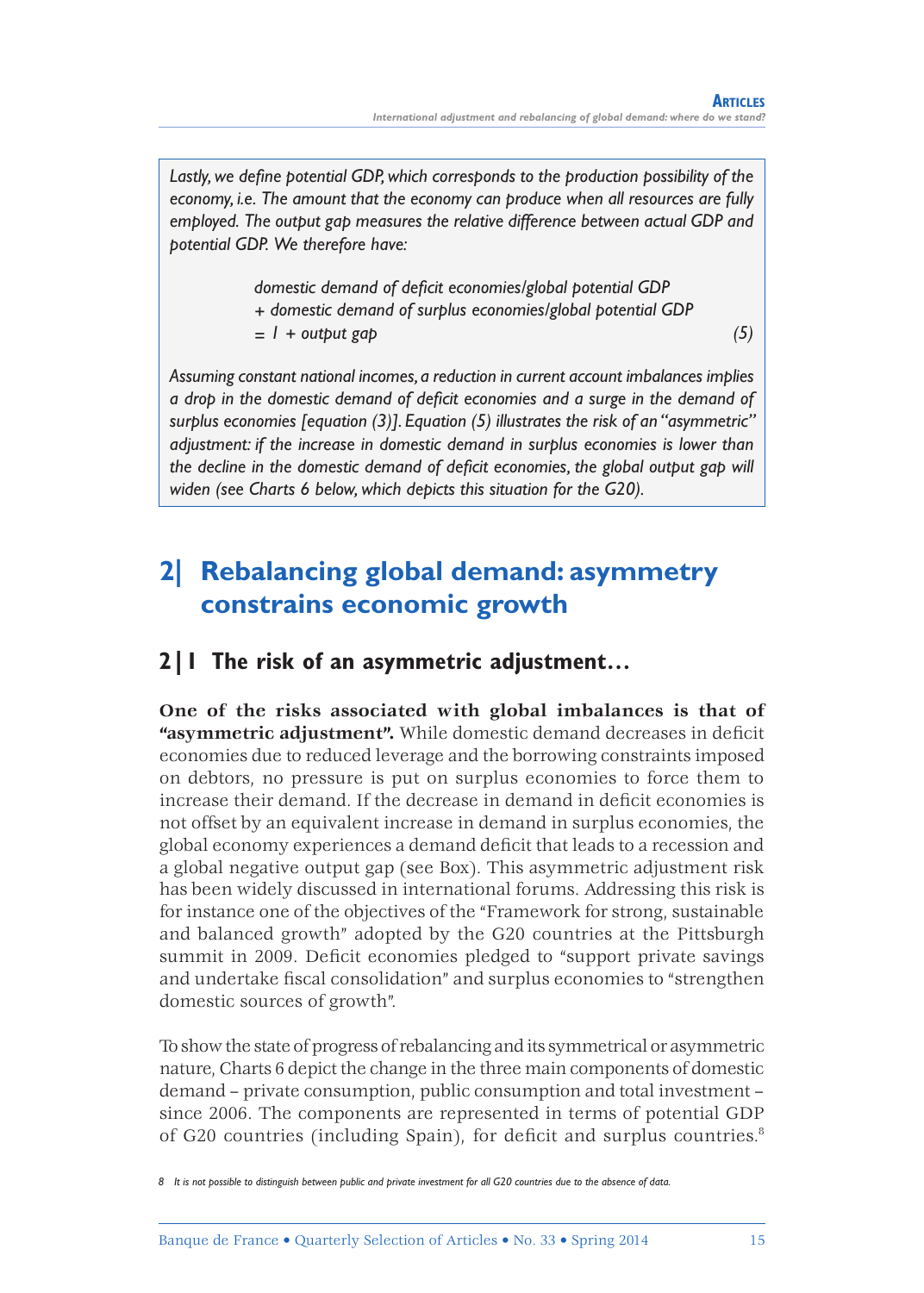*International adjustment and rebalancing of global demand: where do we stand?*



Expressing components of demand in shares of potential GDP rather than actual GDP presents two advantages. First, it enables us to disregard the sharp swings in nominal GDP that occurred during the crisis.<sup>9</sup> Second, as explained in the box above, the sum of changes in the domestic demand of deficit and surplus economies, expressed as a share of potential GDP, is equal to the change in the global output gap. To rebalance current accounts without widening the output gap, these changes must be equal in absolute values and opposite in signs. Charts 6 therefore clearly show the asymmetry of the adjustment.10 The disadvantage of using a measure of potential GDP is that this measure is highly uncertain. We use the IMF estimates reported in the *World Economic Outlook.*<sup>11</sup>

*<sup>9</sup> An unchanging level of consumption would therefore automatically appear to be an increase during a recession if it is presented as a share of actual GDP. 10* In practice, the G20 does not represent the world as a whole and asymmetric adjustment may be offset by an improvement in the current *account of the G20 as a whole. In this situation, the G20 would benefit from an increase in demand from the rest of the world.*

*<sup>11</sup> For Saudi Arabia, we use our own calculations based on a Hodrick-Prescott filter. If IMF estimates were to overestimate potential GDP of deficit economies, the chart would overestimate the drop in the share of domestic demand of deficit economies and underestimate the rise in the share of domestic demand of surplus economies.*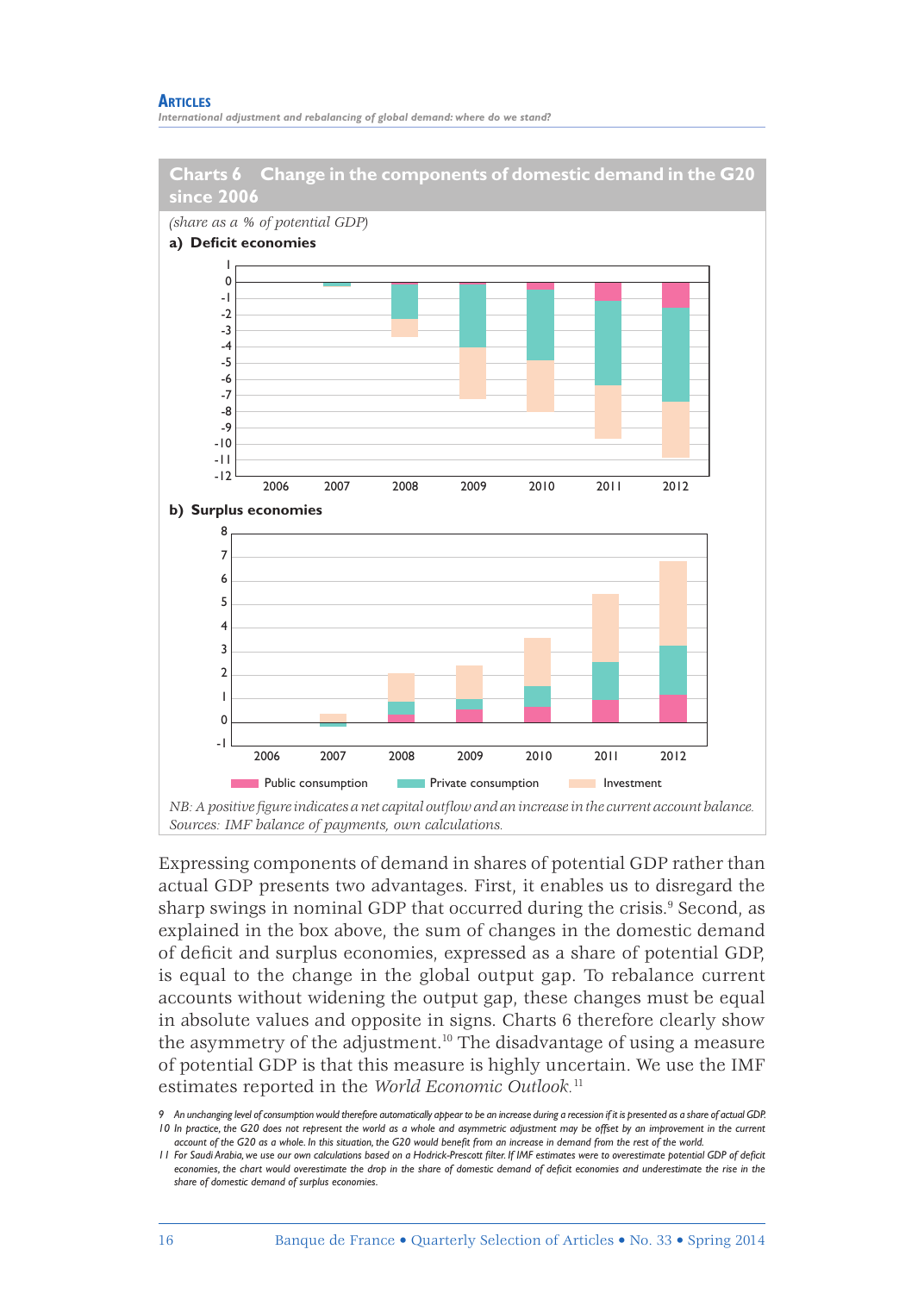## **2|2 … has materialised**

Deficit economies largely rebalanced their domestic demand, while in surplus economies domestic demand increased modestly.

Three lessons may be learned from this exercise.

**First, there was indeed a narrowing of the demand imbalances driving global imbalances.** Measured as a share of the potential GDP of G20 countries, domestic demand shrank in deficit economies and expanded in surplus economies.

**Second, the adjustment was asymmetric.** Demand contracted by 11 percent of G20 potential GDP in deficit economies but grew by only 7 percentage points in surplus economies. All else being equal, the output gap thus increased by 4 percentage points. According to IMF data, the output gap of G20 countries as a whole worsened by 3.4 percentage points between 2006 and 2012, and 3.7 percentage points between 2006 and 2013. The difference is due to the fact that G20 countries benefitted from an increase in demand from the rest of the world, by about half a point between 2006 and 2012. The asymmetric adjustment was therefore partly responsible for weak global growth. This asymmetric adjustment was also observed in the euro area.12 We must however consider the fact that G20 economies were possibly overheating in 2006. Part of the increase in the output gap would therefore be consistent with a return to normal economic conditions. According to IMF estimates, G20 countries had a positive output gap of slightly less than one point in 2006.

**Third, it is interesting to observe that the adjustment is more reflective of a change in the geographical composition of the G20 GDP than an internal rebalancing within each member country.** Surplus economies posted a higher growth rate than economies running a deficit, mainly due to China's strong growth. From 2006 to 2013, surplus economies' potential GDP rose from 34% to 42% of potential GDP of G20 countries. Therefore even if surplus economies' domestic demand remained stable as a proportion of their own GDP, this demand would account for a larger share of G20 GDP. Charts 7 show the change in domestic demand components without this effect, i.e. maintaining the geographical composition of potential GDP of G20 countries unchanged at its 2006 level: only the deficit economies significantly rebalanced their domestic demand by close to 4 percentage points, while the increase in domestic demand in surplus economies remained below one point. The sharp drop in investment in deficit economies undoubtedly contributed to the lacklustre international trade over this period, due to the high import intensity of investment (Bussière *et al.*, 2013).

*<sup>12</sup> See Berthou and Gaulier (2013).*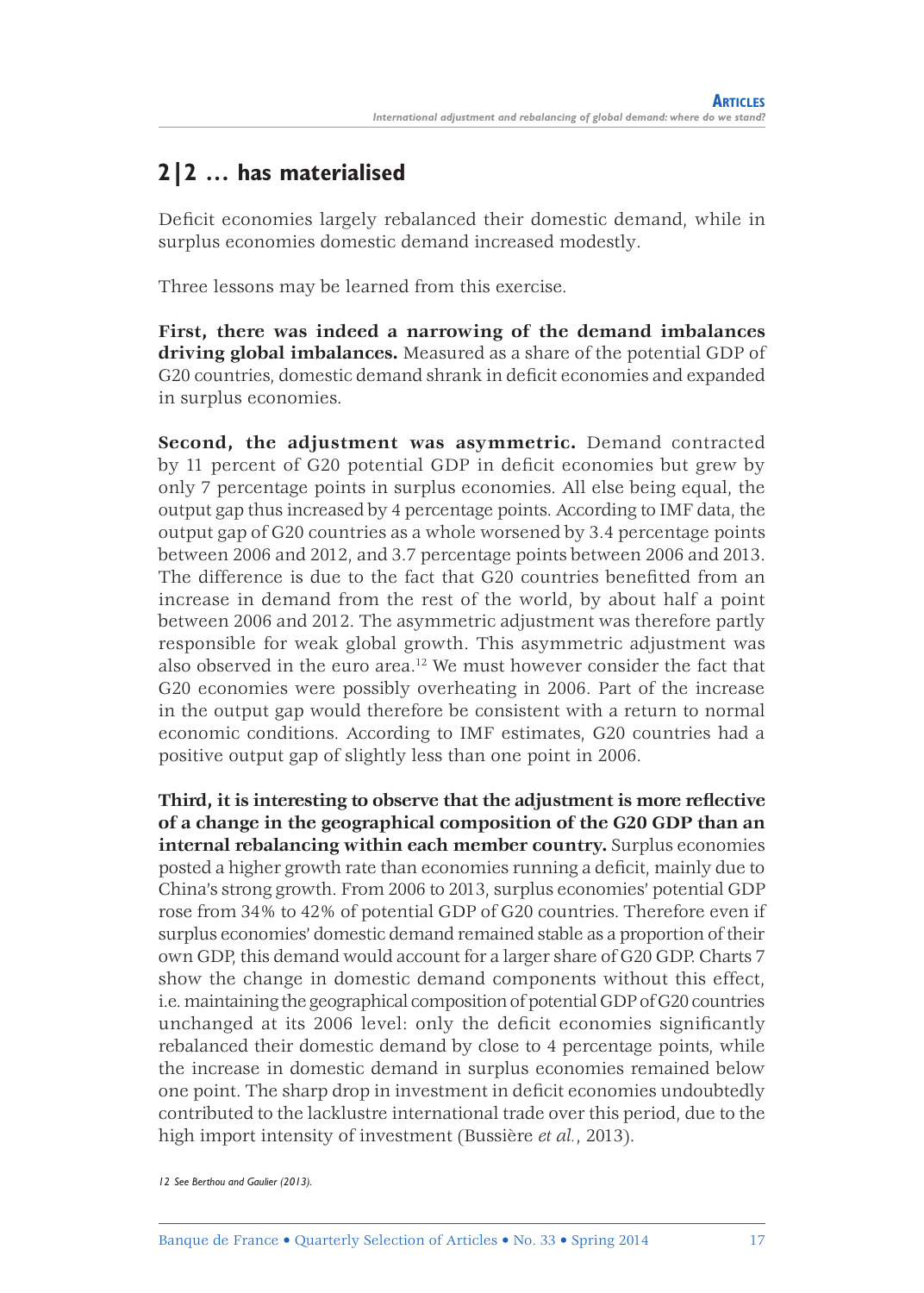*International adjustment and rebalancing of global demand: where do we stand?*





The change in the domestic demand of countries taken individually illustrates the asymmetric adjustment even further. If we consider the United States and Spain, which are two examples of deficit economies (see Charts 8), we note substantial rebalancing in both countries. In 2012, the share of private consumption and investment in US potential GDP was 7 percentage points smaller than in 2006, due mainly to private sector deleveraging. In Spain, this share was 13 percentage points lower than in 2006, due to slackened investment. The share of public consumption as a percentage of potential GDP remained relatively stable in both countries, dampening the negative impact of receding private demand on output.

In surplus economies, the situation was more varied. In China, rebalancing is taking place, driven by rising investment. In Germany, the share of domestic demand in potential GDP was smaller in 2012 than in 2006: the imbalance therefore increased slightly. It is worth noting that in both countries, rebalancing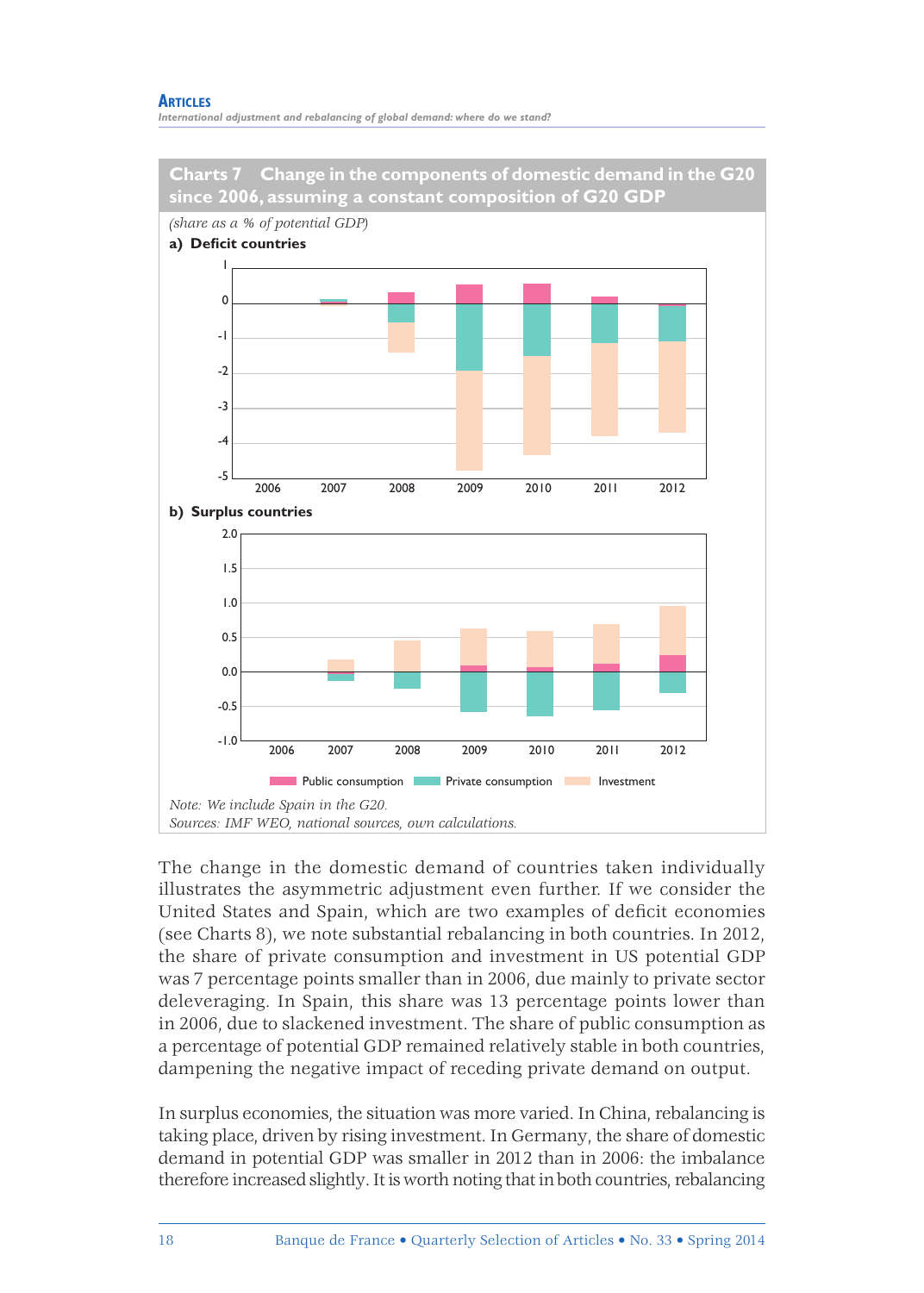

is mainly a result of government policy. The upsurge in investment in China is largely driven by a stimulus policy and investment in infrastructure. In Germany, public consumption is the sole component of domestic demand that has increased since 2006, by almost one point of potential GDP. However, the share of private consumption has dropped in both countries since 2006: by one percentage point in Germany and two percentage points in China. Savings behaviour and private spending were therefore not rebalanced.

The adjustment of domestic demand, especially private demand, in surplus economies, is not a given. The motives prompting households in surplus economies to save are real: demographic changes, lack of social safety nets and depletion of natural resources. But regardless of how well-founded it is, the ex ante intention to save still requires investment or borrowing decisions to result in ex post savings behaviour. Pre-crisis investment and borrowing of deficit economies turned out to be risky and these countries are also increasing their savings. Theoretically, the adjustment should come from a drop in global real interest rates – a drop that is substantial enough to stimulate investment and discourage savings. But with policy rates close to zero in the major advanced economies, such an adjustment appears to be impossible.

The alternative is therefore to tackle the problem directly at its source by reducing the motives for saving in surplus countries. This is the rationale behind current international debate on the structural reforms that could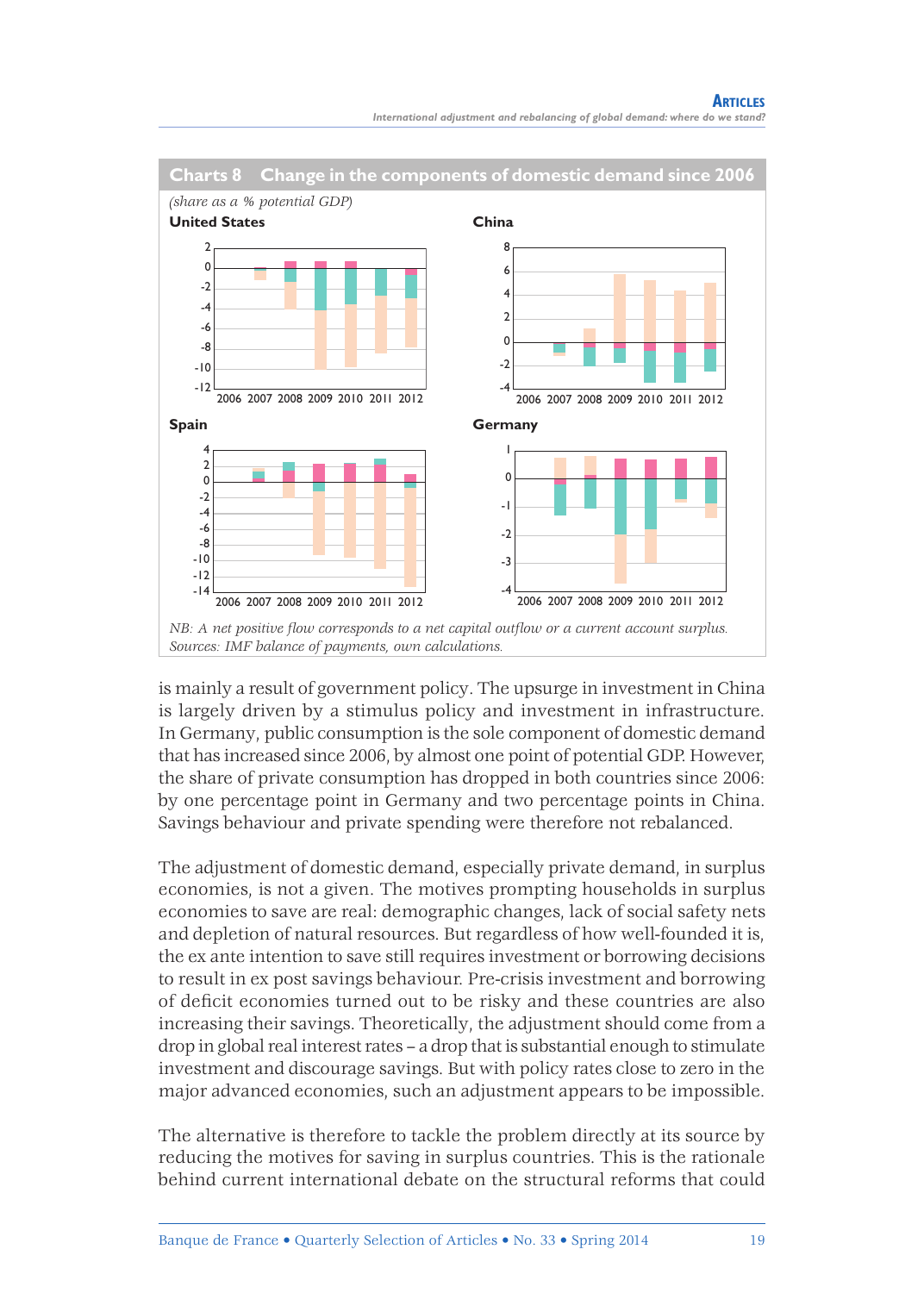facilitate rebalancing in forums such as the G20. For example, the introduction of social safety nets in China could help to curtail households' precautionary savings and thus contribute to rebalancing the global economy.

# **3| Conclusion**

The ability of open economies to lend or borrow externally, i.e. run current account surpluses or deficits, offers precious flexibility in the management of macroeconomic growth. For example, it enables an economy to cope with population aging by accumulating assets abroad, to take full advantage of a high potential output growth by borrowing externally, or, for exporters of commodities, to smooth national consumption in the event of temporary price fluctuations. However, the current account imbalances that widened in the 2000s were surprising in their magnitude and the unusual direction of capital flows, with high-growth emerging economies lending massively to advanced economies.

These significant imbalances present three types of risks. Firstly, the accumulation of current account deficits is often the counterpart of a sharp rise in private sector leverage, associated with asset price bubbles and increased financial fragility. This risk materialised: the global financial crisis, which started with the downturn in the US housing market in 2007, mostly affected economies with substantial current account deficits.

The second is that of an abrupt and disorderly reversal of capital flows that could lead to wide fluctuations in asset prices and exchange rates. This second risk materialised only partially. While capital flows from and to the private sector indeed plummeted and even reversed in a movement similar to that observed in crises in emerging economies in the previous decade, public inflows and outflows partially took over. The fall in asset prices was limited to risky private securities and the dollar crisis feared in the 2000s did not occur.

The third risk is that of an asymmetric adjustment of demand between deficit and surplus economies. This risk also materialised and it is likely that the asymmetric adjustment is partly responsible for the slowdown in global growth. Nonetheless, public consumption remained stable in deficit countries, while government policies in surplus countries drove an upsurge in public consumption and investment, which limited the slide in global economic growth.

Until now, public capital flows and government policies have made it possible to avoid the disorderly narrowing of global imbalances in the short term. In the medium term, the challenge facing economic policy is to facilitate the structural rebalancing of private sectors so as to enable growth in domestic demand in surplus economies while consolidating the increase in savings in deficit economies.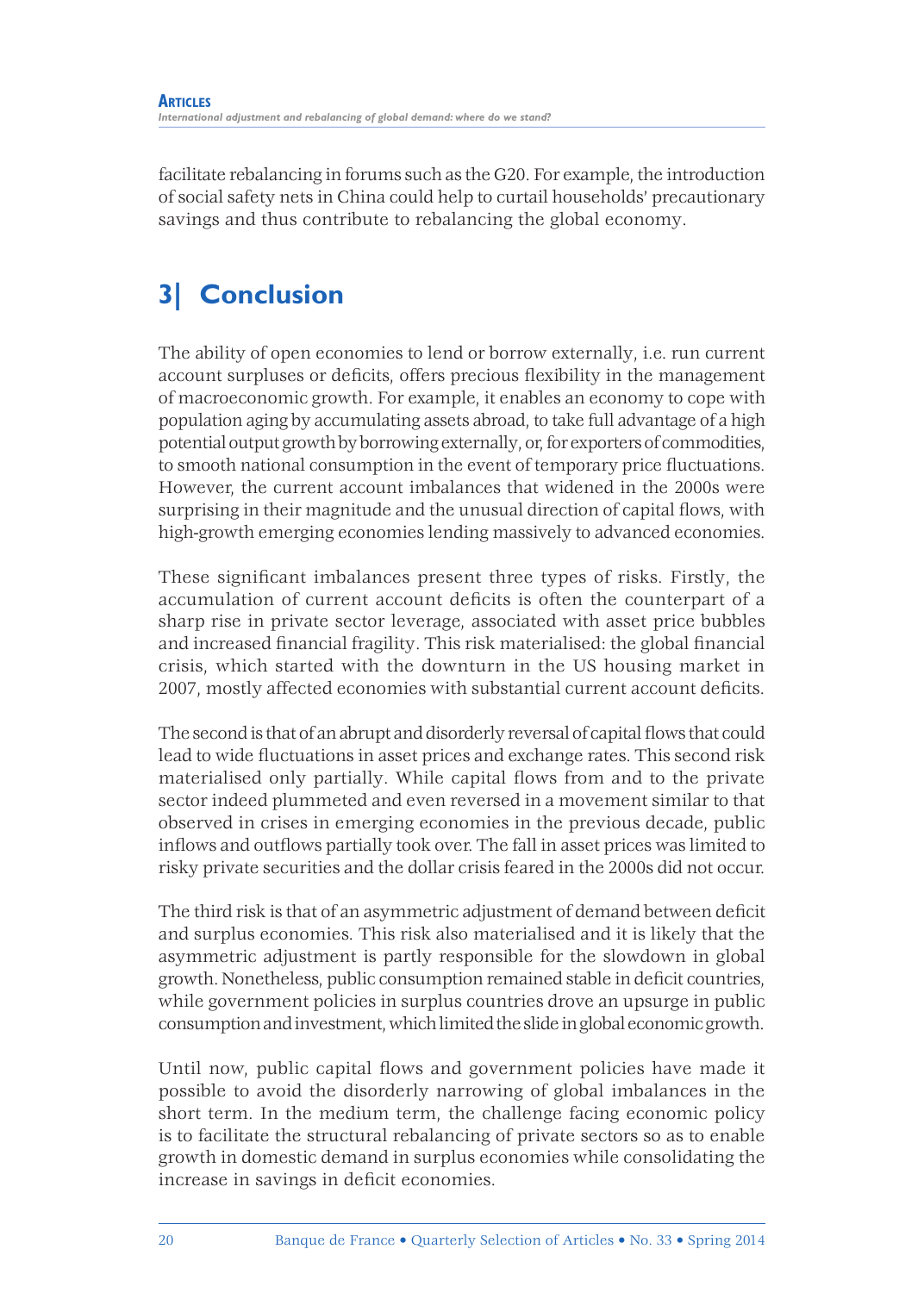# **References**

### **Alfaro (L.), Kalemli‑Ozcan (S.) and Volosovych (V.) (2011)**

*"Sovereigns, upstream capital flows and global imbalances"*, National Bureau of Economic Research, *Working document*, No. 17396, Cambridge, MA.

#### **Auer (R. A.) (2013)**

*"What drives Target2 balances? Evidence from a panel analysis"*, *Working document*, No. 13.03, Swiss National Bank, Study Center Gerzensee.

#### **Bacchetta (P.), Benhima (K.) and Kalantzis (Y.) (2013)**

*"Capital controls with international reserve accumulation: can this be optimal"*, American Economic Journal: *Macroeconomics, American Economic Association,* Vol. 5, No. 3, pp. 229-262, July.

#### **Berg (A.) and Pattillo (C.) (1999)**

*"Are currency crises predictable? A test "*, IMF, *Staff Papers*, Vol. 46, No. 2, 1.

#### **Berthou (A.) and Gaulier (G.) (2013)**

*"Wage dynamics and current account rebalancing in the euro area »"*, Banque de France *Quarterly Selection of Articles*, No. 30, pp. 71-94.

#### **Blanchard (O.), Giavazzi (F.) and Sa (F.) (2005)**

*"International investors, the US current account, and the dollar"*, Brookings Papers On Economic Activity, Vol. 36, No. 1, pp. 1-66.

#### **Bluedorn (J. C.), Duttagupta (R.), Guajardo (J.) and Topalova (P.) (2013)**

*"Capital flows are fickle: anytime, anywhere"*, IMF, *Working document*, No. 13/183, Washington, DC.

#### **Bordo (M.) (1993)**

*"The Bretton‑Woods international monetary system: a historical overview"*, in Bordo (M.) and Eichengreen (B.), Ed., "*A retrospective on the Bretton‑Woods system: lessons for international monetary reform*", pp. 3-108, National Bureau of Economic Research, Cambridge, MA.

### **Bornhorst (F.) and Mody (A.) (2012)**

*"TARGET imbalances: financing the capital-account reversal in Europe"*, VoxEU, 7 March.

#### **Bussière (M.) and Mulder (C.) (1999)**

*"External vulnerability in emerging market economies: how high liquidity can offset weak fundamentals and the effects of contagion "*, IMF, *Working document*, No. 1999/88.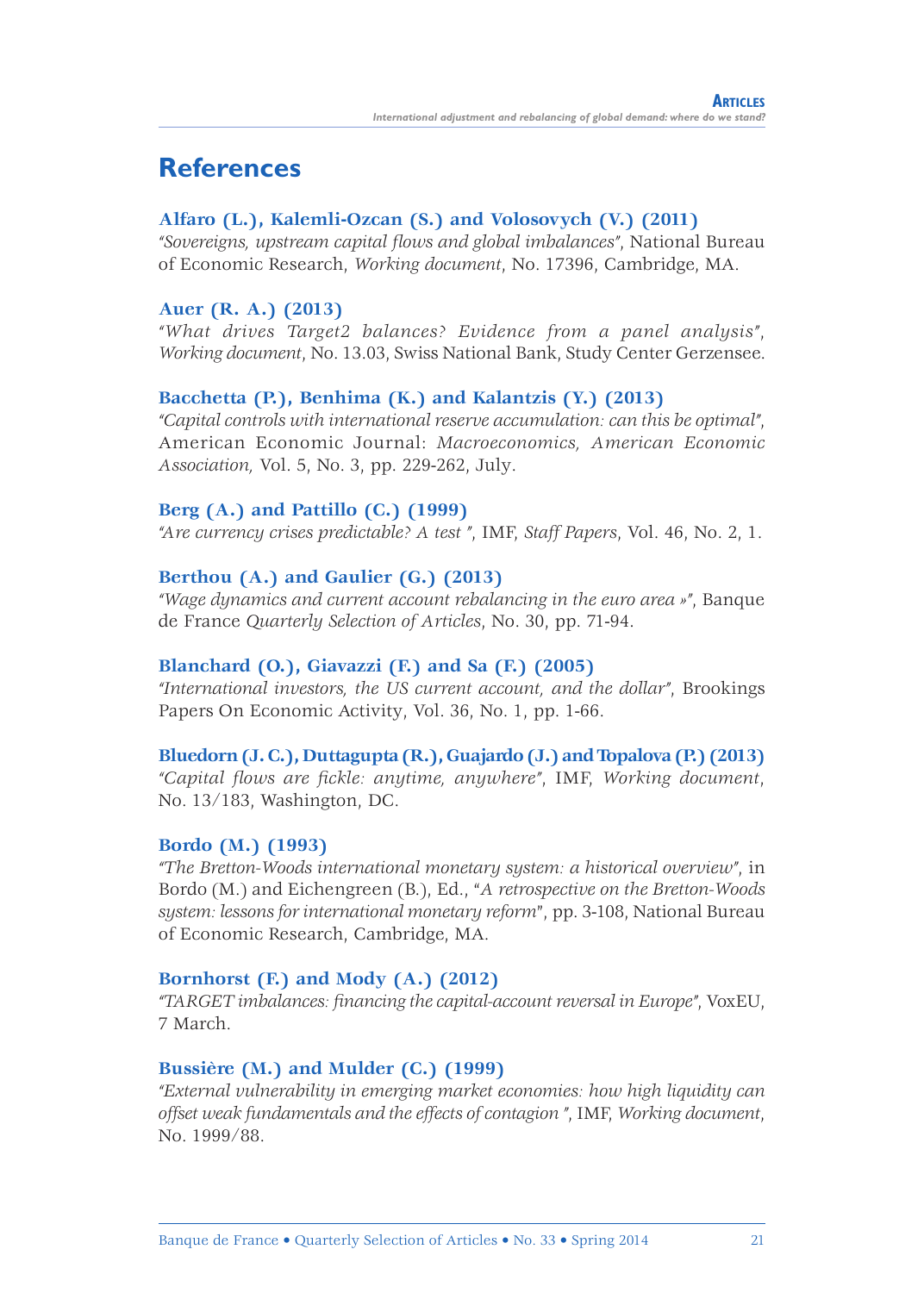#### **Bussière (M.), Bracke (T.), Fidora (M.) and Straub (R.) (2010)**

*"A framework for assessing global imbalances "*, The World Economy, Vol. 33, No. 9, pp. 1140-1174, Wiley Blackwell.

#### **Bussière (M.), Callegari (G.), Ghironi (F.), Sestieri (G.) and Yamano (N.) (2013)**

*"Estimating trade elasticities: demand composition and the trade collapse of 2008‑09"*, *American Economic Journal: Macroeconomics,* Vol. 5, No. 3, pp. 118-151, July.

#### **Chinn (M. D.), Eichengreen (B.) and Ito (H.) (2011)**

*"A forensic analysis of global imbalances "*, National Bureau of Economic Research, *Working document*, No. 17513, Inc.

#### **Commitee on the Global Financial System (2011)**

*"Global liquidity – concept, measurement and policy implications"*,CGFS, *Working document*, No. 45, November.

#### **Della Corte (P.), Sarno (L.) and Sestieri (G.) (2012)**

*"The predictive information content of external imbalances for exchange rate returns: how much is it worth?"*, *The Review of Economics and Statistics,* MIT Press, Vol. 94, No. 1, pp. 100-115, February.

#### **Dooley (M. P.), Folkerts-Landau (D.) and Garber (P.)(2004)**

*"The revived Bretton‑Woods system: the effects of periphery intervention and reserve management on interest rates & exchange rates in center countries"*, National Bureau of Economic Research, *Working document*, No. 10332, Cambridge, MA.

#### **Gourinchas (P. O.) and Jeanne (O.) (2013)**

*"Capital flows to developing countries: the allocation puzzle"*, *Review of Economic Studies*, Oxford University Press, Vol. 80(4), pp. 1484-1515.

#### **Higgins (M.) and Klitgaard (T.) (2011)**

*"Saving imbalances and the euro area sovereign debt crisis"*, *Current Issues in Economics and Finance*, Vol. 17, No. 5.

### **Joshi (V.) and Skidelsky (R.) (2010)**

*"Keynes, global imbalances, and international monetary reform, today"*, in Claessens (S.), Evenett (S.) & Hoekman (B.), Ed., "*Rebalancing the global economy: a primer for policymaking*", Centre for Economic Policy Research, London.

### **Kaminsky (G. L.) and Reinhart (C. M.) (1999)**

*"The twin crises: the causes of banking and balance‑of‑payments problems"*, *American Economic Review,* Vol. 89, No. 3, pp. 473-500.